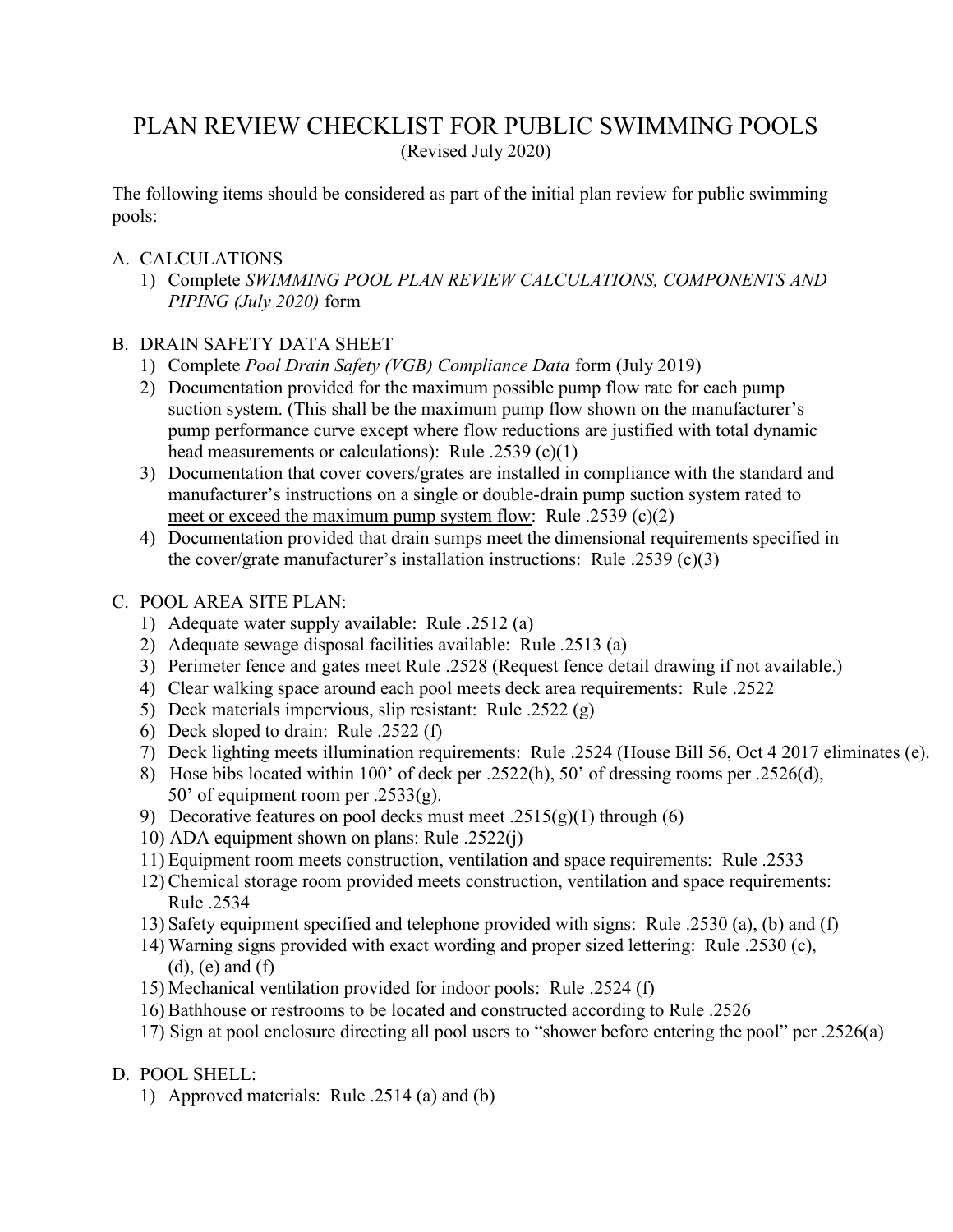Plan Review Checklist for Public Swimming Pools Revised January 2020

- 2) Pool finish, bottom and sides, shall be of white or light colored material: Rule .2514 (c)
- 3) Corners rounded (coved or radiused) at intersection of floors and walls: Rule .2516 (a)
- 4) Slip resistant surfaces where required: .2514 (d)
- 5) Shallow end depth meets Rule .2515 (d) and (e)
- 6) Shallow area slope meets Rule .2516 (c) and deep area slope meets Rule .2516 (d)
- 7) Vertical walls of pools not exceeding  $11^{\circ}$  from plumb: Rule .2516 (a)
- 8) No underwater ledges: Rule .2516 (b)
- 9) Underwater seats, sun shelves or benches meet Rule .2516 (b)
- 10) Diving area dimensions meet Rule .2517 (a) and (c)
- 11) Water fountain feature in pool, if shown meets .2516 (f) (1)-(5)
- 12) Stairs, ladders and handrails provided and meet Rule .2521
- 13) Decks continuous with the top of the pool wall or gutter, <9" above operating water level per .2522(k).
- E. APPURTENANCES:
	- 1) Fill spout properly located: Rule .2512 (c)
	- 2) Floating safety ropes and bottom markings provided where required: Rule .2523 (e) (at breakpoint of slope)
	- 3) Recessed anchors for safety ropes: Rule .2515 (f)
	- 4) Contrasting color bands provided on stair treads and seats: Rules .2521 (b) (4) and .2516 (b)
	- 5) Diving equipment meets Rule .2517
	- 6) Hydrostatic relief valve provided: Rule .2515 (b)
	- 7) Skimmers NSF designed and constructed in accordance with Section 8 of NSF Standard 50: Rule .2518 (k) (3)
	- 8) Skimmers protected from air entrainment: Rule .2518 (l)
	- 9) Underwater lights, if provided, meet illumination requirements in Rule .2524 (d)
	- 10) Depth markings and "No Diving" markers provided and properly located: Rule .2523
	- 11) Pool slides meet Rule .2527
	- 12) Where provided, integral vacuum ports shall be located on the pool wall at least 6 inches and no greater than 18 inches below the water level, provided with self-closing cap designed to be opened with a tool: Rule .2518(f)
	- 13) Water falls located on decks shall have no handholds or foothold to a height of 4 feet per  $.2543(c).$
- F. POOL PIPING
	- 1) If fresh water is introduced into the swimming pool, either directly or by the circulation system, back-flow prevention required per .2512 (b).
	- 2) Skimmer equalizer lines prohibited per .2518(j)(3) APSP-7.
	- 3) Valves provided to control flow from drains, surface skimmers or surface overflow systems, and vacuum cleaning system: Rule .2518 (c) and (f)
	- 4) Vacuum cleaning system with integral ports or portable vacuum system provided: Rule .2518 (f) Skimmer vacuums may be used in pools with two or fewer skimmers . . .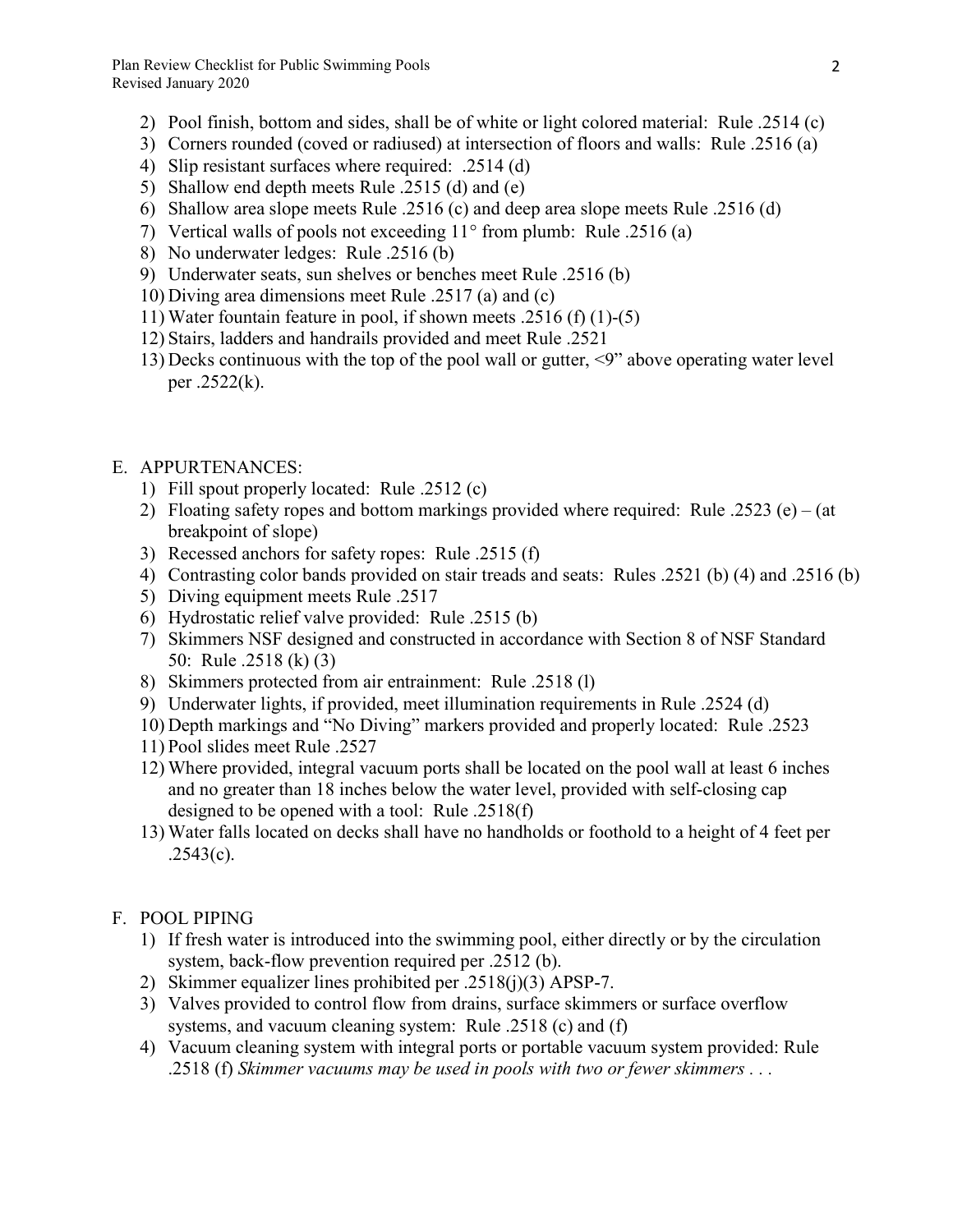Plan Review Checklist for Public Swimming Pools Revised January 2020

5) Drainage from pool overflow, deck drains and filter backwash discharged through an air gap: Rule .2513 (b)

#### G. CIRCULATION SYSTEM

- 1) Hair and lint strainer included; spare basket provided: Rule .2518 (e)
- 2) Pumps 3 HP or smaller meet or exceed NSF Standard 50; self-priming or located below pool water level; sized properly: Rule .2518 (h)
- 3) Filter meets NSF Standard 50, sized properly, necessary valves provided: Rule .2519
- 4) Pressure gauge and air relief valve on filter: Rule .2519 (l) and (n)
- 5) Automatic chlorine or bromine feeder meets NSF Standard: Rule .2535 (6)
- 6) Automatic chlorine or bromine feeder pump automatically prevented from operating when the circulation pump is not in operation: Rule .2535 (6)
- 7) Flow meter on filtered water line: Rule .2518 (g)
- 8) Pool heater meets Rule .2525, flow velocity through heater piping complies with Rule .2518 (d)

#### H. SPECIAL REQUIREMENTS FOR WADING POOLS (RULE .2531)

- 1) Located near shallow end of swimming pool: Rule .2531 (a)(7)
- 2) Separated from swimming pool by a fence with self-closing, self-latching gates. Wading pool fences constructed after April 1, 2000 shall be at least four feet high: Rule .2531  $(a)(7)$
- 3) Wading pool entrance gates located inside another public swimming pool enclosure shall open away from the deeper pool: Rule .2531 (a)(7)
- 4) Depth does not exceed 24 inches at the deepest point: Rule .2531 (a)(5)
- 5) Bottom slope does not exceed one foot in 12 feet: Rule .2531 (a)(6)
- 6) Deck provides 4 feet of clear walking space completely around the pool: Rule .2522 (c)
- 7) Circulation system meets minimum requirements in Rule .2531 (a)(2)
- 8) "No Lifeguard On Duty" signs specified to meet Rule .2530 (c)
- 9) No submerged suction outlets allowed unless inaccessible per APSP-7, .2518(j)(3).

### H. SPECIAL REQUIREMENTS FOR CHILDREN'S ACTIVITY POOLS (RULE .2531) (CHILDREN'S ACTIVITY POOLS ARE A SUBCATEGORY OF WADING POOLS)

- 1) Filter circulation system separate from any feature pump circulation pump system: Rule  $.2531$  (b)(1)
- 2) Valves provided to control water flow to the features in accordance with the manufacturers' specifications: Rule .2531 (b)(4)
- 3) Meets all requirements for wading pools in Section H above.
- I. SPECIAL REQUIREMENTS FOR SPAS AND HOT TUBS (RULE .2532)
	- 1) Deck provides 4 feet of clear walking space at least one-half way around the spa: Rule .2522 (d)
	- 2) Two drains provided for each pump drawing water from the spa: Rule .2532 (4)(a)  $\&$  $.2543(d)(3)$
	- 3) One surface skimmer for every 100 square feet or fraction thereof of spa surface area: Rule .2532 (4)(b)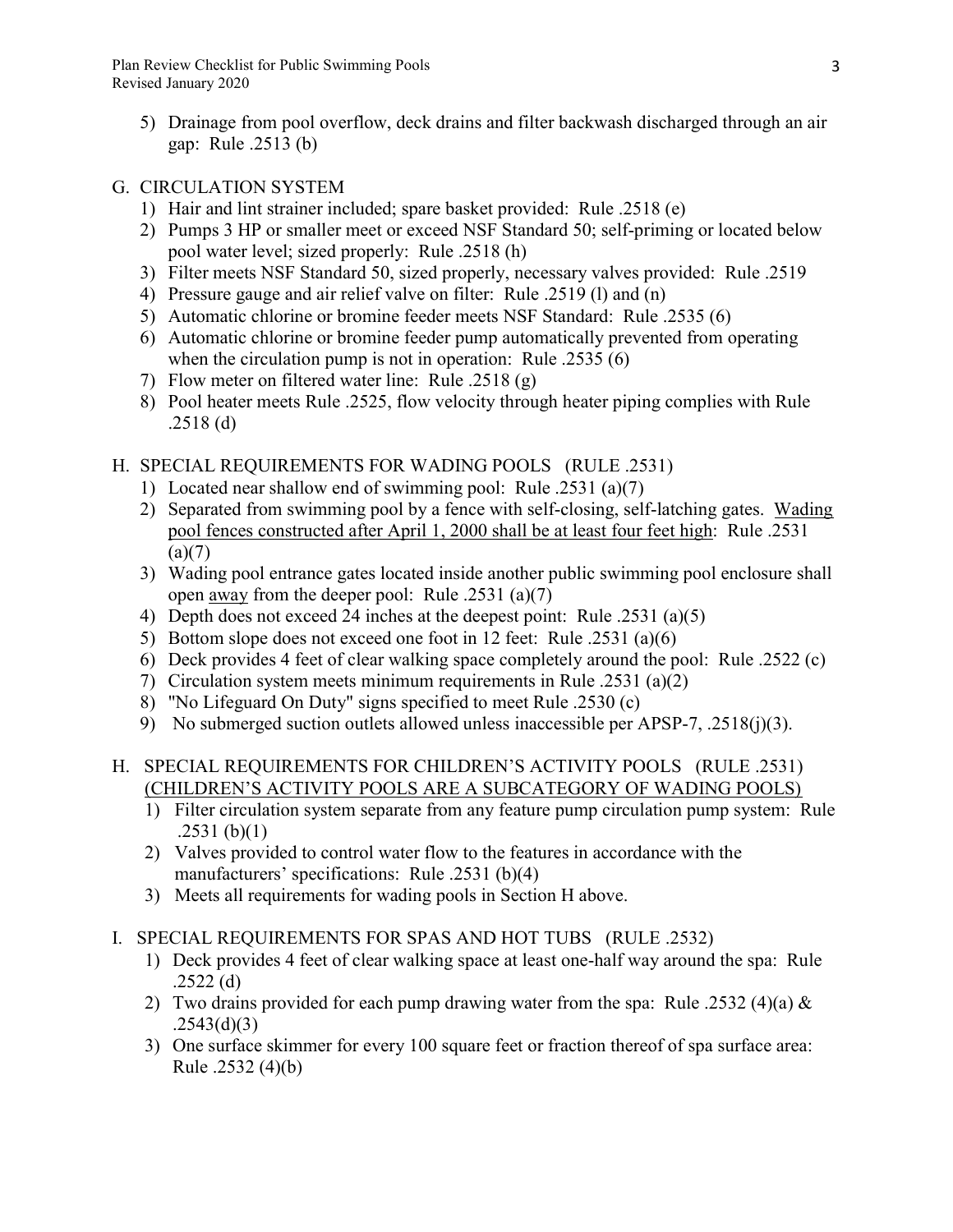- 4) Hydrotherapy pump or air blower controlled by 15 minute timer switch and placed such that a bather must leave the spa to reach the switch: Rule .2532 (7)
- 5) Depth does not exceed 4 feet: Rule .2532 (8)
- 6) Seat depth does not exceed 2 feet: Rule .2532 (9)
- 7) Stairs and handrail provided and meet Rule .2521
- 8) Contrasting color bands on stairs, seats and benches: Rule .2532 (13)
- 9) Minimum height between the top of the spa rim and the ceiling is specified to be at least 7 ½ feet: Rule .2532 (10)
- 10) Caution sign provided at entrance to spa or hot tub; letters on sign at least ½ inch in height with exact wording to meet Rule .2532 (15)
- 11) Sign provided in the immediate vicinity of the spa or hot tub stating location of nearest telephone; emergency numbers posted at indicated location: Rule .2532 (16) and .2530 (f)
- 12) Sign provided requiring each user to shower prior to entering the spa or hot tub and prohibiting oils, body lotion, and minerals in the water: Rule .2532 (17)
- 13) Vertical walls of spas do not exceed  $15^{\circ}$  from plumb: Rule .2532 (19)
- J. SPECIAL REQUIREMENTS FOR INTERACTIVE PLAY ATTRACTIONS (RULE .2543)
	- 1) Recirculation system has enough water capacity to meet Rule .2543 (d)(1)
	- 2) Access provided to the surge water container: Rule .2543 (d)(2)
	- 3) Variable height surface skimmer provided for the filter circulation system to draw water: Rule .2543 (d)(4)
	- 4) Separate circulation system designed for 24 hour operation: .2543 (d)(5)
	- 5) Automatic chemical controllers provided to monitor and adjust the disinfectant residual and pH of the water contained in the system: Rule .2543 (d)(6)
	- 6) Chlorine feeder capable of producing 12 parts per million of free chlorine in the filter circulation piping: Rule .2543 (d)(7)
	- 7) Valves provided to control water flow to the features in accordance with the manufacturers' specifications: Rule .2543 (d)(8)
	- 8) Splash zones sloped to drain: Rule .2543 (d)(9)
	- 9) Deck or walkway space not required outside splash zone: .2543(10)
	- 10) Dressing and sanitary facilities provided: Rule .2543 (d) (11) Not required because of Session Law 2011-39
	- 11) Interactive play attractions located inside a pool enclosure are NOT REQUIRED to provide a fence that meets the wading pool fencing requirements: Rule .2543 (d)(12) per Declaratory Ruling August 27, 2007
	- 12) Sign provided prohibiting pets and glass containers: Rule .2543 (d)(13)
- K. IN POOL EXERCISE EQUIPMENT (RULE .2542) 1) Equipment that remains underwater when not in use must meet .2524 (b)(1-5)

M. EXEMPTIONS AND SPECIAL REQUIREMENTS FOR SPECIAL PURPOSE AND THERAPY POOLS (.2544) FLOAT TANKS